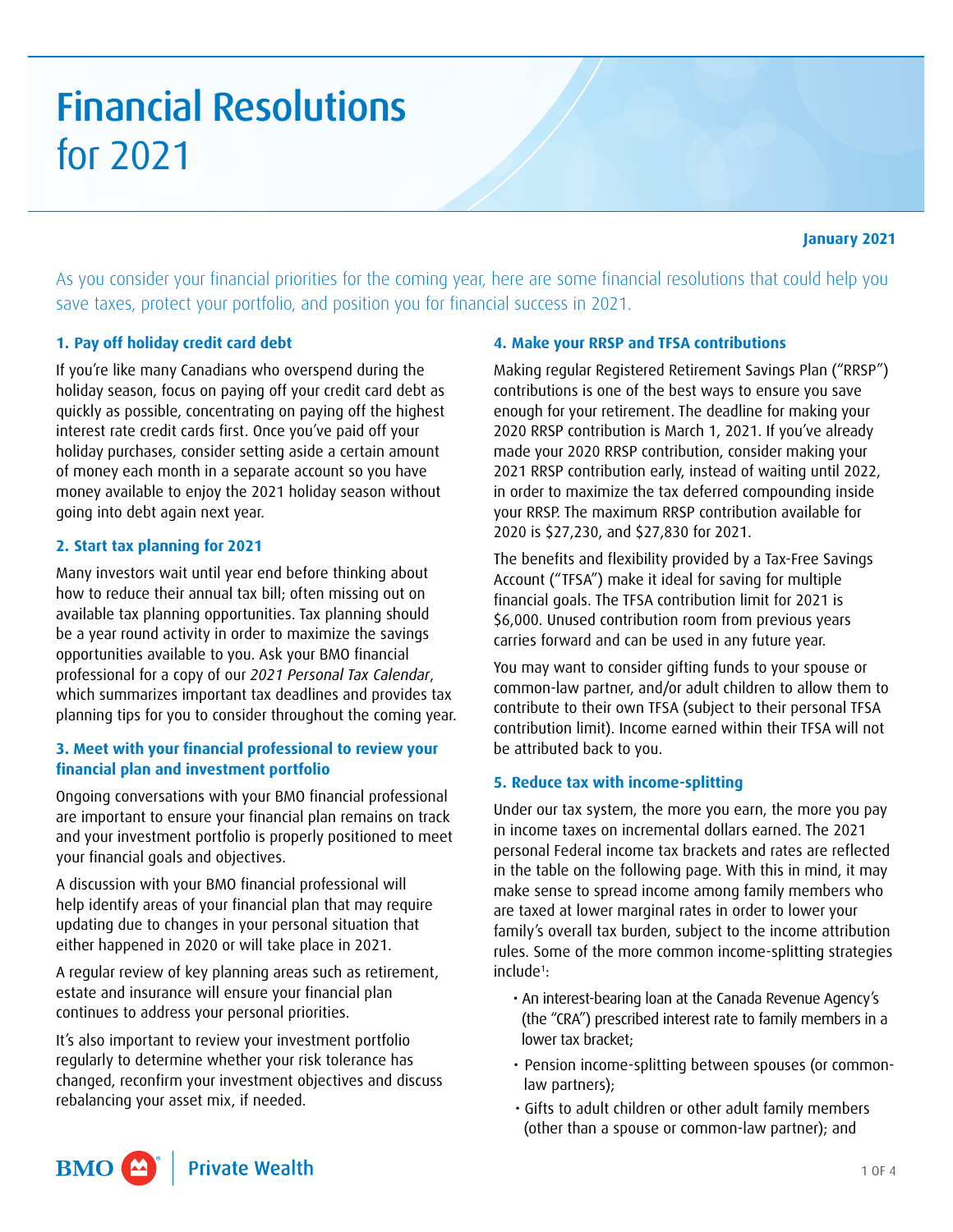• Gifts to a minor child – directly or through a trust structure – to acquire investments that generate only capital gains.

| 2021 Personal Federal Income Tax Brackets and Rates |                  |  |  |
|-----------------------------------------------------|------------------|--|--|
| Taxable Income                                      | <b>2021 Rate</b> |  |  |
| Up to \$49,020                                      | $15.0\%$         |  |  |
| \$49,020 - \$98,040                                 | 20.5%            |  |  |
| \$98,040 - \$151,978                                | 26.0%            |  |  |
| \$151,978 - \$216,511                               | 29.0%            |  |  |
| Over \$216,511                                      | 33.0%            |  |  |

1 Please note that new tax rules which took effect in 2018, seek to limit income-splitting with certain adult family members involving private companies. For more information, please ask your BMO financial professional for a copy of our publication, *Tax Changes Affecting Private Corporations: Tax On Split Income ("TOSI").* 

## **6. Protect your credit score**

Building and maintaining a good credit history is important as lenders will view your credit report and credit score when deciding whether to grant a loan or credit card, as well as determining the interest rate you'll be charged. In addition, a potential employer or landlord may use your credit report to help determine your dependability.

# **7. Make your portfolio tax-efficient**

When evaluating an investment for your portfolio you should consider the impact of income taxes, since not all investment income is taxed in the same manner. Despite the wide range of investments available there are only three basic types of investment income:

- i. **Interest** income is fully taxable at your marginal tax rate;
- ii. **Capital gains** receive preferential tax treatment as only 50 per cent of the capital gain is taxed; and
- iii. Canadian **dividends** also receive special tax treatment through Federal and provincial dividend gross-up and tax credit mechanisms.

Because each type of investment income is taxed differently, it's important to look at the after-tax rate of return and not only the stated interest rate, yield or projected growth rate. The table on the following page illustrates the approximate rate of return, by province, for eligible dividends and capital gains that will result in the same after-tax return as an investment that pays interest income at 5 per cent. For example, a B.C. resident in the top marginal tax bracket who earns a return of 5 per cent in interest income will keep 2.51 per cent after-tax. The same investor will only need to earn a return of 3.66 per cent in eligible dividends, and 3.34 per cent from capital gains in order to net the same 2.51 per cent after-tax return as the five per cent interest-paying investment.

## **Equivalent Gross Yields by Province and Territory**

```
(assumes top marginal tax rate for 2021)*
```

| Province /<br><b>Territory</b>  | Interest at<br>5% After-Tax<br>Return | <b>Equivalent</b><br><b>Eligible</b><br><b>Dividend</b> | <b>Equivalent</b><br><b>Capital</b><br>Gain |
|---------------------------------|---------------------------------------|---------------------------------------------------------|---------------------------------------------|
| Alberta                         | 2.60%                                 | $3.96\%$                                                | 3.42%                                       |
| B.C.                            | 2.33%                                 | 3.67%                                                   | 3.17%                                       |
| Manitoba                        | 2.48%                                 | $3.99\%$                                                | 3.32%                                       |
| <b>New</b><br>Brunswick         | 2.34%                                 | 3.52%                                                   | 3.19%                                       |
| Newfoundland<br>and Labrador    | 2.44%                                 | 4.25%                                                   | 3.28%                                       |
| Northwest<br><b>Territories</b> | 2.65%                                 | 3.69%                                                   | 3.46%                                       |
| Nova Scotia                     | 2.30%                                 | 3.94%                                                   | 3.15%                                       |
| Nunavut                         | 2.78%                                 | 4.15%                                                   | 3.57%                                       |
| Ontario                         | 2.32%                                 | 3.83%                                                   | 3.17%                                       |
| P.F.I.                          | 2.43%                                 | 3.70%                                                   | 3.27%                                       |
| Quebec                          | 2.33%                                 | 3.89%                                                   | 3.18%                                       |
| Saskatchewan                    | 2.63%                                 | 3.74%                                                   | 3.45%                                       |
| Yukon                           | 2.60%                                 | $3.65\%$                                                | 3.42%                                       |

\* Current as of December 31, 2020

# **8. Reduce the amount of withholding tax from your paycheque**

While many consider an income tax refund to be a windfall of sorts, a refund means you've given the government a tax-free loan during the year. A tax refund usually occurs because the income taxes that are withheld by your employer exceed your actual tax liability. Income tax withholding rates are an estimate of the taxes you will owe for the year if your only income source is the one upon which the taxes are being calculated. Withholding rates do not take into consideration all income tax deductions and credits such as RRSP contributions, deductible support payments or charitable donations. This can result in an overpayment of tax during the year and provide a refund when you file your tax return.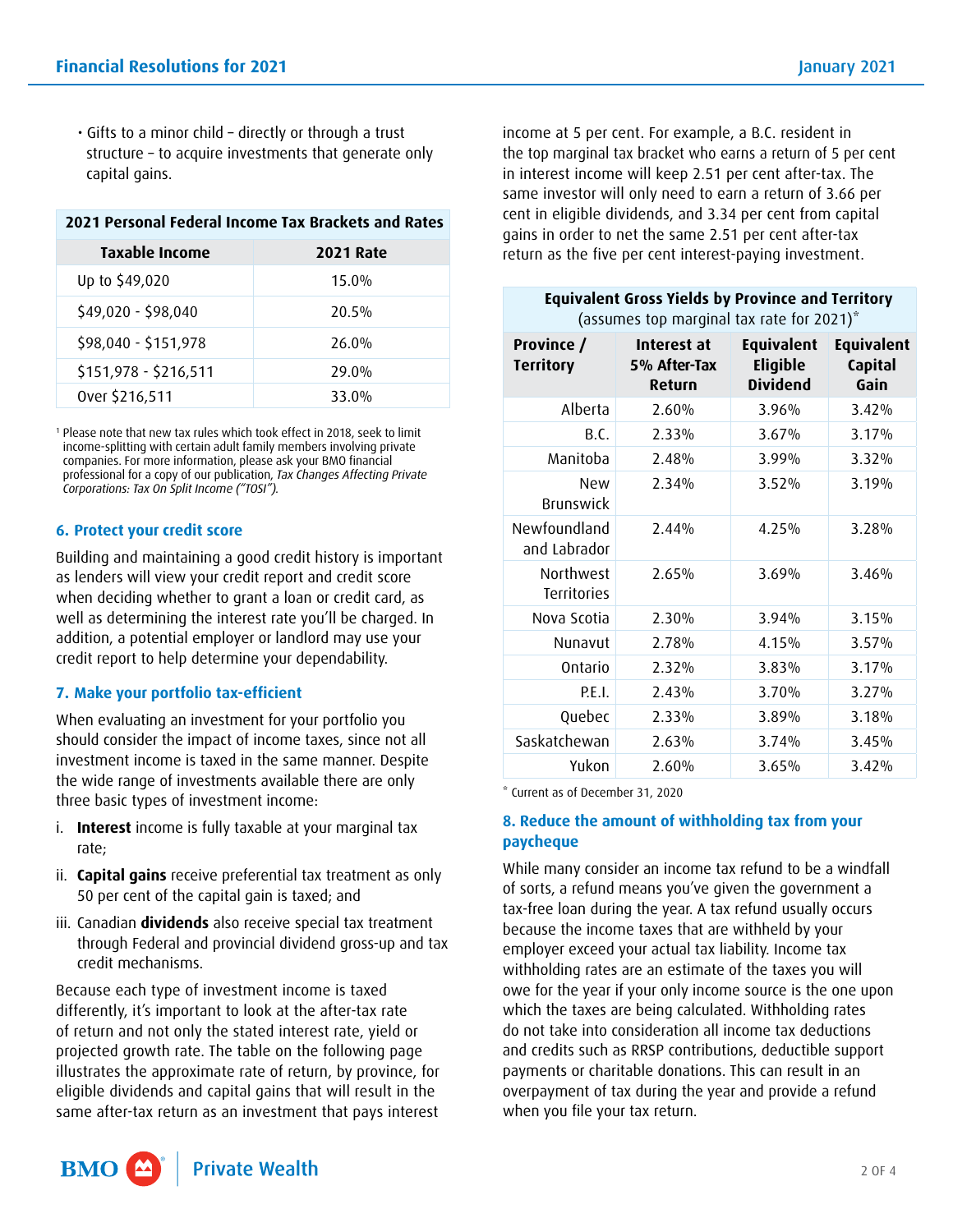If you would like your employer to reduce the amount of withholding taxes from your earnings, you can make a request, in writing, to your Regional Taxation Services Office of the CRA and/or Revenu Québec ("RQ"). You will need to include documentation to support your request, such as RRSP contribution receipts or a written court order for support payments. If approved by the CRA and/or RQ, your employer will receive a letter of authorization to reduce the withholding taxes on your employment income. The reduced withholding taxes mean you will improve your cash flow during the year by increasing your net take home pay, instead of receiving a lump-sum tax refund the following year when you file your tax return.

#### **9. Build an emergency fund**

If you're not prepared, an unexpected expense can have a significant impact on your finances. By setting money aside in an emergency fund, you'll have funds available to meet life's unanticipated expenses – and reduce the need to rely on credit cards, loans or personal savings; all of which could jeopardize your financial future. While insurance can be helpful for certain emergencies, it's important to have a dedicated source of funding to weather a financial storm.

Consider keeping at least three to six months' worth of living expenses in your emergency fund. It may seem like a daunting goal, especially if you have accumulated debt, such as a mortgage; however, by budgeting a certain amount monthly to emergency fund savings you can work towards your goal over time.

# **10. Keep your personal and account information safe**

Consider these tips to help protect your personal and account information online:

- Get into the habit of changing your passwords regularly
- for your computer, Wi-Fi, and all online accounts and websites. Today, hackers need less time and resources to crack passwords. What may have previously been considered a "complex" password can often be deciphered in minutes, if not seconds by cyber criminals;
- Do not access your financial accounts while connected to public Wi-Fi, as these hotspots offer only minimal security and may leave you vulnerable to cyber threats;
- Make sure that your computer is free of viruses and malware by using antivirus software, and ensure that your network connection is secure; and

**Private Wealth** 

BMO<sup>4</sup>

• As phishing schemes become increasingly sophisticated, be cautious if you receive an email from a source or person with whom you have not previously communicated via email, or an email includes attachments, contains spelling or grammatical errors, uses threatening language, invokes a sense of urgency, or lacks details about the sender.

For more information about protecting yourself online, ask your BMO financial professional for a copy of our publication, *Digital Security – Keeping Your Personal and Account Information Safe.* 

#### **11. Make your charitable giving tax efficient**

The benefits of making a charitable donation are countless, from helping those in need to the personal satisfaction you feel when giving back to a cause you feel passionate about. However, with proper planning, you can also reduce your income tax liability and maximize the value of your donation.

A donation of qualifying publicly-traded securities may be preferred over a cash donation of equal value, particularly in cases where you have already decided to dispose of the securities. A charitable tax receipt equal to the fair market value of securities donated to a charity will reduce your taxes through a donation tax credit. For donations made after 2015 that exceed \$200, calculation of the Federal charitable donation tax credit allows higher income donors to claim a Federal tax credit at a rate of 33 per cent (versus 29 per cent), but only on the portion of donations made from income that is subject to the 33 per cent top marginal tax rate that came into effect on January 1, 2016. When combined with the provincial donation tax credit, the tax savings can approximate 50 per cent of the value of the donation (depending on your province of residence).

In addition, a donation of securities is considered a disposition for tax purposes. However, because of the tax incentives provided on a donation of qualifying appreciated publicly-traded securities to charity, the capital gain inclusion rate is nil instead of the normal 50 per cent that would otherwise apply.

As a final point, consider combining all charitable donations for you and your spouse and claim these on one income tax return for maximum tax savings.

If you'd like to be more strategic with your charitable giving, consider establishing a donor advised fund through the BMO Charitable Giving Program. You can make a charitable contribution to your donor advised fund and

3 OF 4